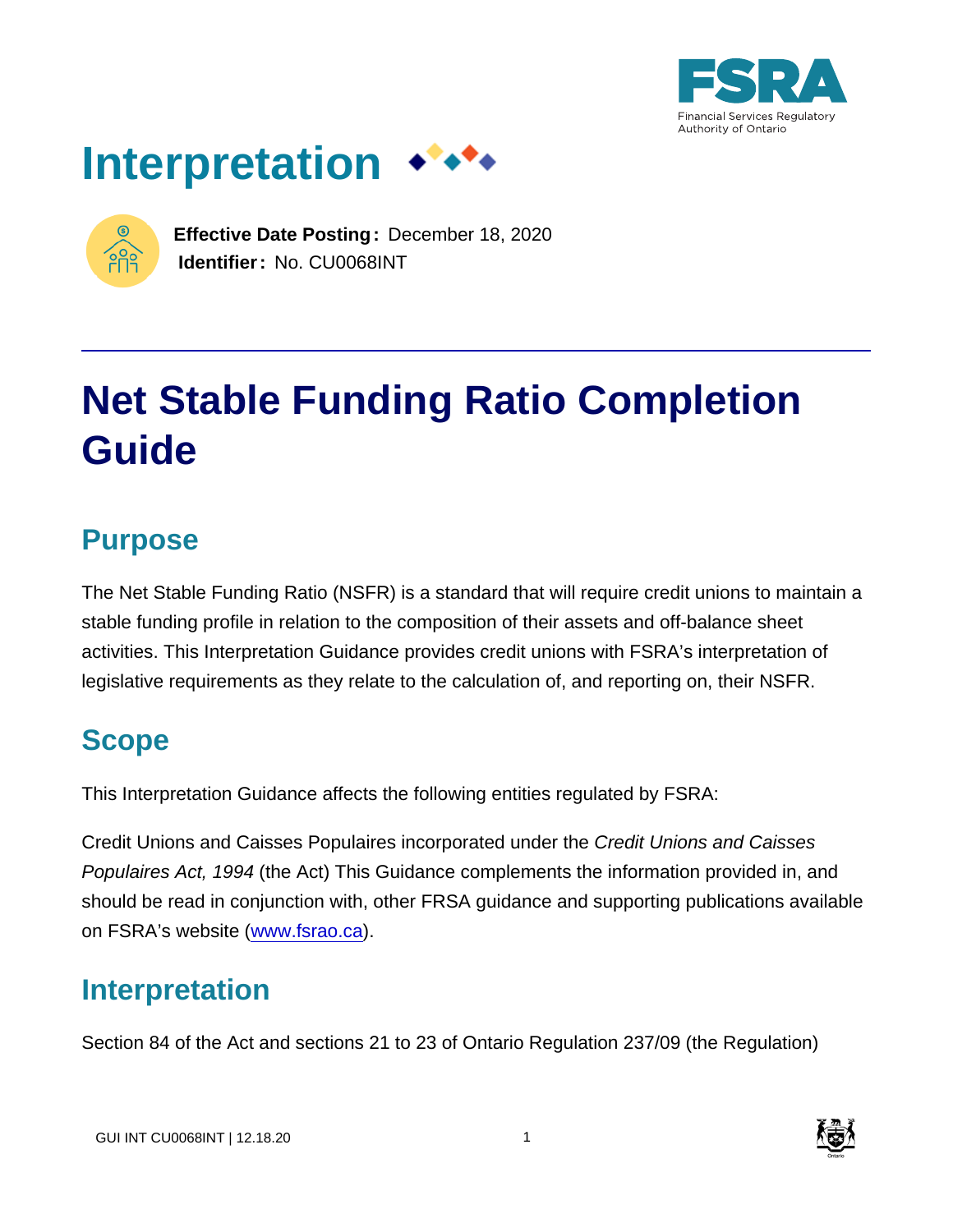require that credit unions maintain adequate and prudent forms of liquidity that are sufficient to meet the credit union's cash flow needs, including depositor withdrawals and all other obligations as they come due. In this Guidance, FSRA interprets these legislative requirements under the Act and Regulation.

# **Compliance expectations**

This Guidance sets out FSRA's interpretation of the requirements under the Act and associated Regulation with respect to prudent liquidity management. Non-adherence may lead to enforcement or supervisory action by FSRA, including requiring remediation and reporting, and/or issuing orders and placing the credit unions under supervision or administration.

FSRA's supervision and, if required, enforcement activities, will be carried out under the relevant provisions of the Act and its general authority under the FSRA Act.

# **NSFR completion and reporting**

#### **Introduction**

1. The Net Stable Funding Ratio (NSFR) is a standard that will require credit unions to maintain a stable funding profile in relation to the composition of their assets and off-balance sheet activities. A sustainable funding structure is intended to reduce the likelihood that disruptions to a credit union's regular sources of funding will erode its liquidity position in a way that would increase the risk of its failure and potentially lead to broader systemic stress. The NSFR aims to limit over-reliance on short-term wholesale funding, encourages better assessment of funding risk across all on- and off-balance sheet items, and promotes funding stability. In addition, the NSFR approach offsets incentives for institutions to fund their stock of liquid assets with short-term funds that mature just outside the Liquidity Coverage Ratio (LCR)'s 30-day horizon.

#### **Assumptions**

2. The amounts of available and required stable funding specified in the standard are calibrated to reflect the presumed degree of stability of liabilities and liquidity of assets. The

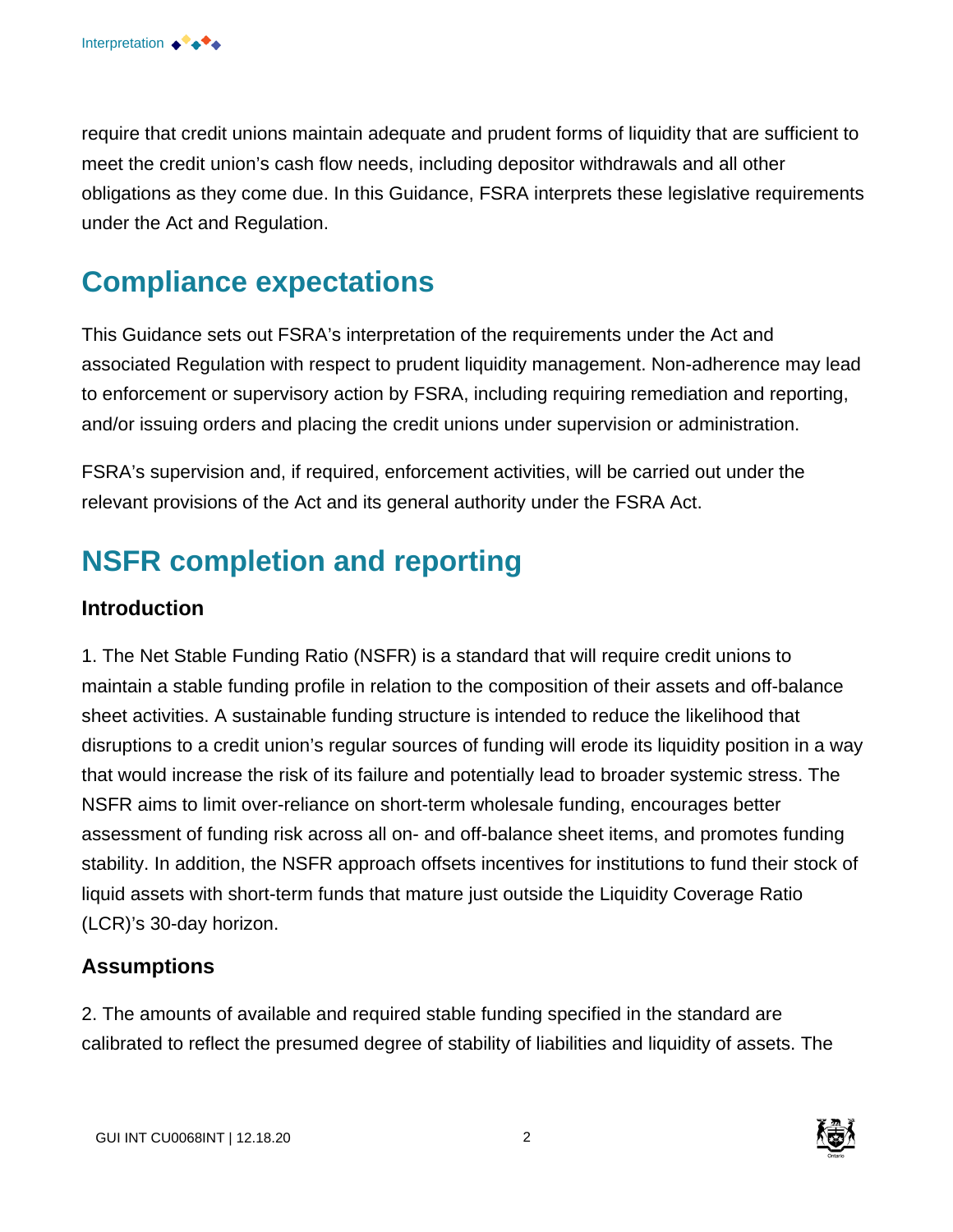NSFR is generally calibrated such that longer-term liabilities are assumed to be more stable than short-term liabilities. The NSFR is calibrated under the assumption that short-term (maturing in less than one year) deposits provided by retail customers and funding provided by small business customers are more stable than wholesale funding of the same maturity from other counterparties.

3. In determining the appropriate amounts of required stable funding for various assets, the following criteria were taken into consideration, recognising the potential trade-offs between these criteria:

- The NSFR requires stable funding for some proportion of lending to the real economy in order to ensure the continuity of this type of intermediation.
- The NSFR is calibrated under the assumption that banks may seek to roll over a significant proportion of maturing loans to preserve customer relationships.
- The NSFR assumes that some short-dated assets (maturing in less than one year) require a smaller proportion of stable funding because banks would be able to allow some proportion of those assets to mature instead of rolling them over.
- The NSFR assumes that unencumbered, high-quality assets that can be securitised or traded, and thus can be readily used as collateral to secure additional funding or sold in the market, do not need to be wholly financed with stable funding.
- Additional stable funding sources are also required to support at least a small portion of the potential calls on liquidity arising from OBS commitments and contingent funding obligations.

4. This stress test should be viewed as a minimum requirement. Credit unions are expected to conduct their own stress tests to assess the level of liquidity they should hold beyond this minimum, and construct their own scenarios that could cause difficulties for their specific business activities. Such internal stress tests should incorporate different factors to test the impacts of potentially lower availability of the more significant funding sources.

- 5. The NSFR has two components:
	- a. Available amount of stable funding; and
	- b. Required amount of stable funding, calculated according to the scenario parameters outlined below.

6. The NSFR is defined as the amount of available stable funding relative to the amount of required stable funding. The ratio should be at least equal to 100% on an ongoing basis.

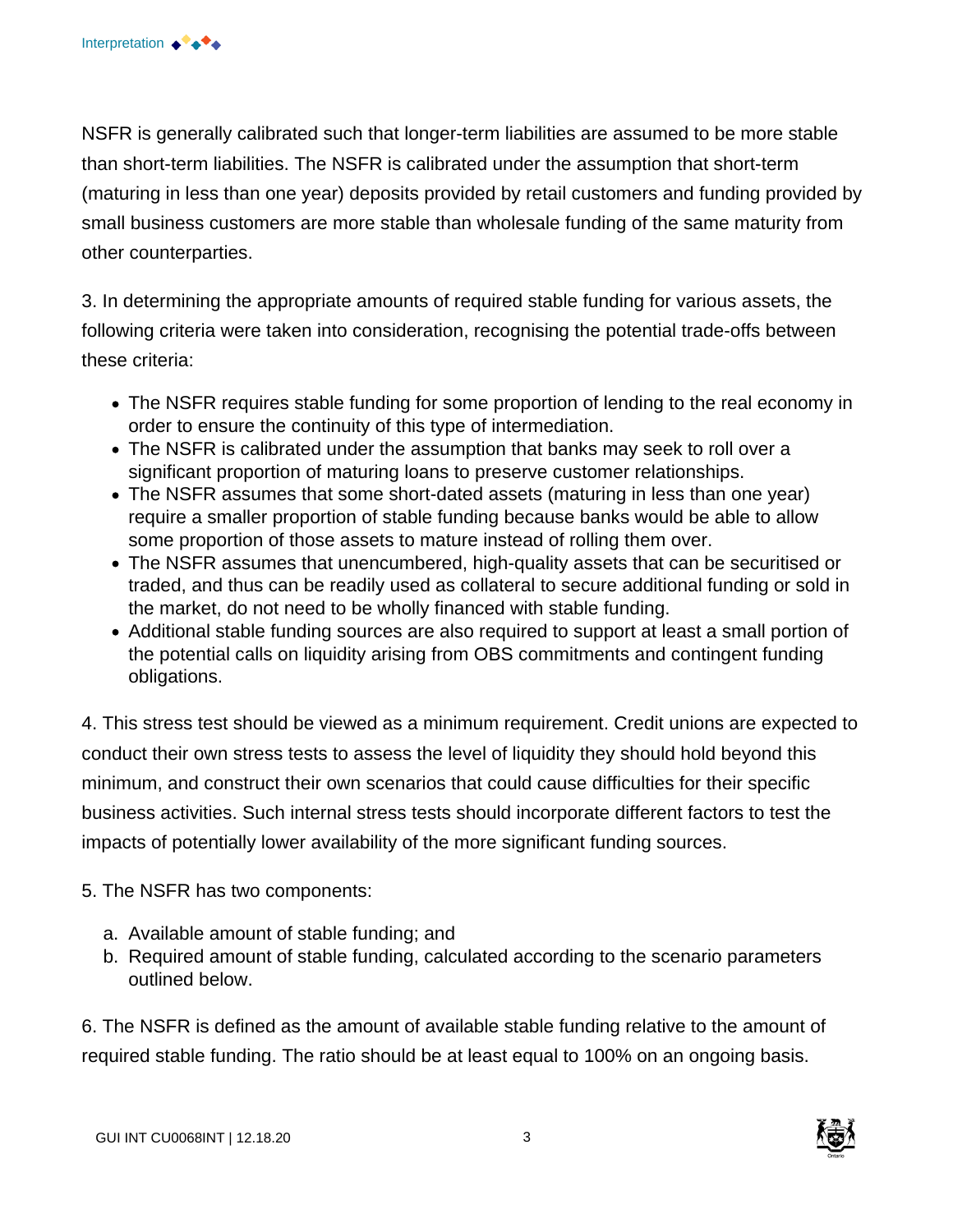Available stable funding is defined as the portion of capital and liabilities of the credit union that is expected to be reliable over the time horizon of the NSFR. Required stable funding is a function of the liquidity characteristics and residual maturities of assets and off-balance sheet exposures of the credit union.

7. NSFR definitions mirror those outlined in the LCR publications, unless otherwise specified. All references to LCR definitions in the NSFR refer to the definitions outlined in the LCR documents.

#### **Available stable funding**

8. The amount of available stable funding (ASF) is measured based on the broad characteristics of the relative stability of an institution's funding sources, including the contractual maturity of its liabilities and the differences in the propensity of different types of funding providers to withdraw their funding. The amount of ASF is calculated by first assigning the carrying value of an institution's capital and liabilities to one of five categories as presented below. The amount assigned to each category is then multiplied by an ASF factor, and the total ASF is the sum of the weighted amounts. Carrying values represent the amount at which a liability or equity instrument is recorded before the application of any regulatory deductions, filters or other adjustments.

#### **Liabilities and capital receiving a 100% ASF factor**

9. Liabilities and capital instruments receiving a 100% ASF factor comprise:

- a. the total amount of regulatory capital, before the application of capital deductions, excluding the proportion of Tier 2 instruments with residual maturity of less than one year;
- b. the total amount of any capital instrument not included in (a) that has an effective residual maturity of one year or more, but excluding any instruments with explicit or embedded options that, if exercised, would reduce the expected maturity to less than one year; and
- c. the total amount of secured and unsecured borrowings and liabilities (including term deposits, NHA MBS (CMB) with effective residual maturities of one year or more. Cash flows falling below the one-year horizon but arising from liabilities with a final maturity greater than one year do not qualify for the 100% ASF factor.

Term deposits that allow for annual redemption without penalty are treated as maturing at the

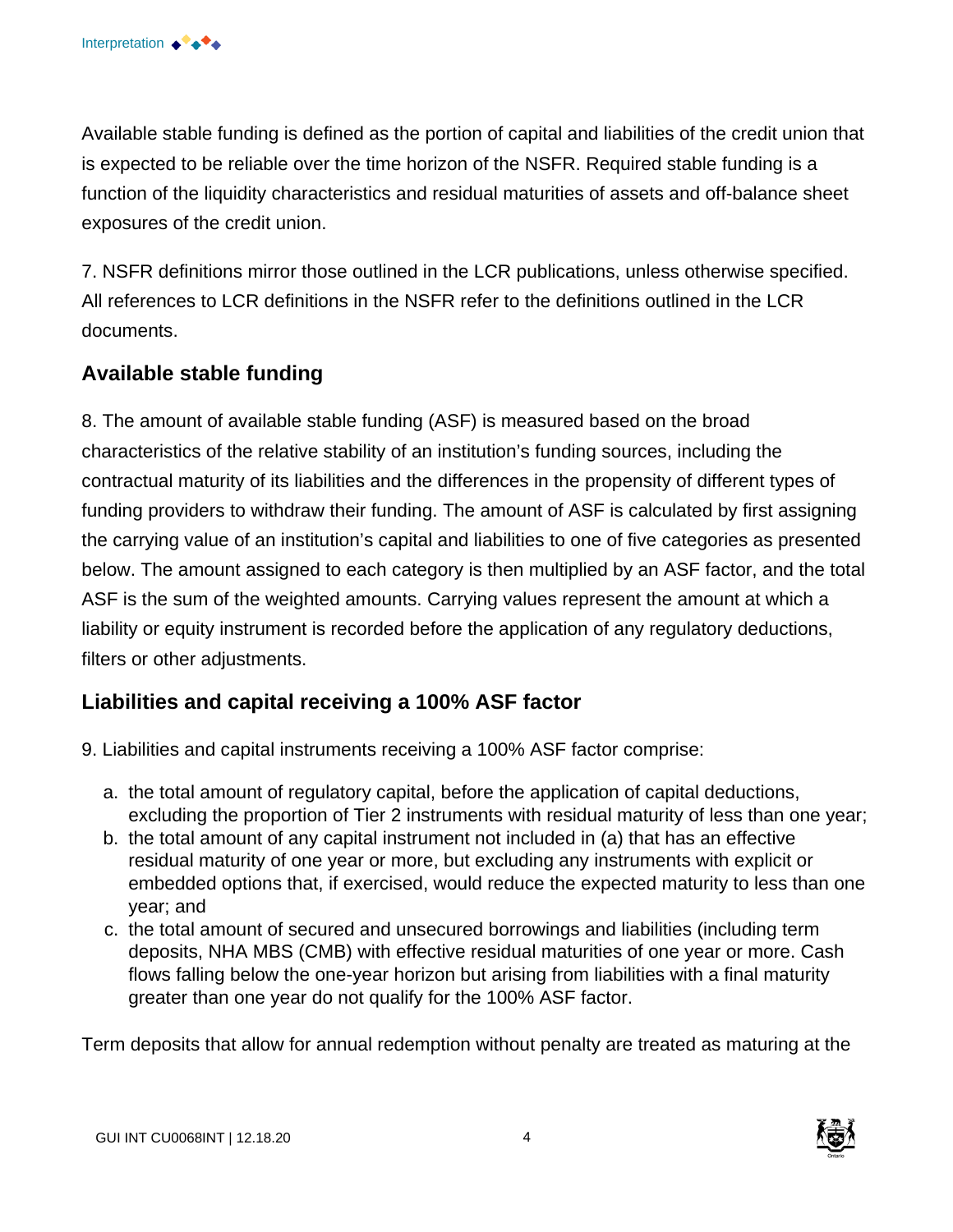

next anniversary date.

#### **Liabilities receiving a 95% ASF factor**

10. Liabilities receiving a 95% ASF factor are "stable" (insured) non-maturity demand deposits and term deposits (as defined in the LCR) with residual maturities of less than one year provided by retail and small business members.

#### **Liabilities receiving a 90% ASF factor**

11. Liabilities receiving a 90% ASF factor are "less stable" (uninsured) non-maturity (demand) deposits and term deposits, large deposit and other deposits (as defined in the LCR) with residual maturities of less than one year provided by retail and small business customers.

#### **Liabilities receiving a 50% ASF factor**

12. Liabilities receiving a 50% ASF factor are:

- a. funding (secured and unsecured) with a residual maturity of less than one year provided by non-financial corporate customers;
- b. operational deposits;
- c. funding with residual maturity of less than one year from sovereigns, public sector entities (PSEs), and multilateral and national development banks; and
- d. other funding (secured and unsecured) not included in the categories above with residual maturity between six months to less than one year, including funding from central banks and financial institutions.

#### **Liabilities receiving a 0% ASF factor**

13. Liabilities receiving a 0% ASF factor are:

- a. all other liabilities and equity categories not included in the above categories, including net derivative liabilities, other funding with residual maturity of less than six months from central banks and financial institutions; and
- b. other liabilities without a stated maturity.

#### **Calculation of derivative liability amounts**

14. Derivative liabilities are calculated first based on the replacement cost for derivative contracts (obtained by marking to market) where the contract has a negative value. When an

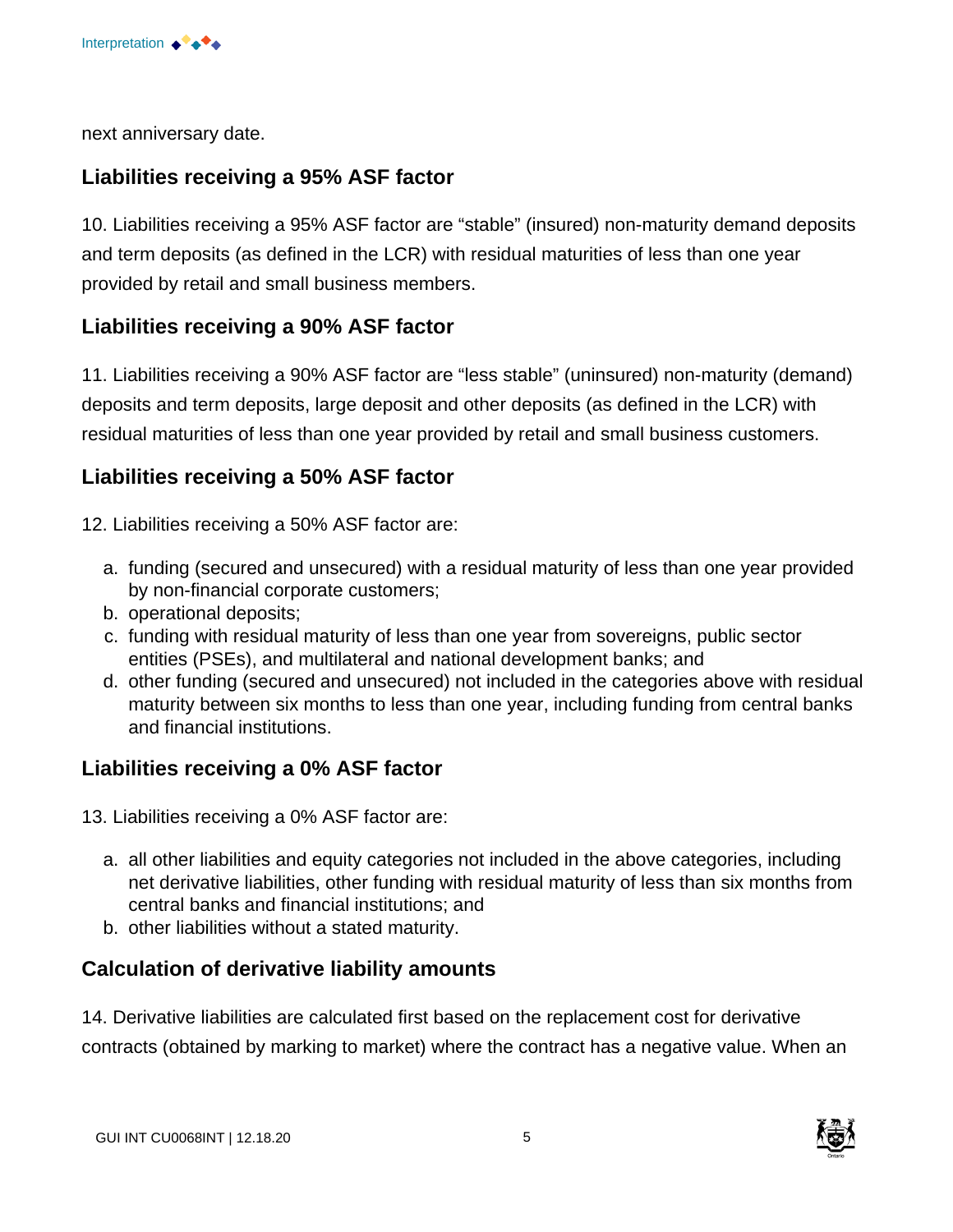eligible bilateral netting contract is in place, the replacement cost for the set of derivative exposures covered by the contract will be the net replacement cost.

15. In calculating NSFR derivative liabilities, collateral posted in the form of variation margin in connection with derivative contracts, regardless of the asset type, must be deducted from the negative replacement cost amount.

#### **Required stable funding**

16. The amount of required stable funding is measured based on the broad characteristics of the liquidity risk profile of an institution's assets and OBS exposures. The amount of required stable funding is calculated by first assigning the carrying value of an institution's assets to the categories listed. The amount assigned to each category is then multiplied by its associated required stable funding (RSF) factor, and the total RSF is the sum of the weighted amounts added to the amount of OBS activity (or potential liquidity exposure) multiplied by its associated RSF factor. Definitions mirror those outlined in the LCR, unless otherwise specified.

17. The RSF factors assigned to various types of assets are intended to approximate the amount of a particular asset that would have to be funded, either because it will be rolled over, or because it could not be monetised through sale or used as collateral in a secured borrowing transaction over the course of one year without significant expense. Under the standard, such amounts are expected to be supported by stable funding.

18. Assets should be allocated to the appropriate RSF factor based on their residual maturity or liquidity value. For amortising loans, the portion that comes due within the one-year horizon can be treated in the less-than-one-year residual maturity category.

#### **Encumbered assets**

19. Assets on the balance sheet that are encumbered for one year or more receive a 100% RSF factor. Assets encumbered for a period of between six months and less than one year that would, if unencumbered, receive an RSF factor lower than or equal to 50% receive a 50% RSF factor. Assets encumbered for between six months and less than one year that would, if unencumbered, receive an RSF factor higher than 50% retain that higher RSF factor. Where assets have less than six months remaining in the encumbrance period, those assets may

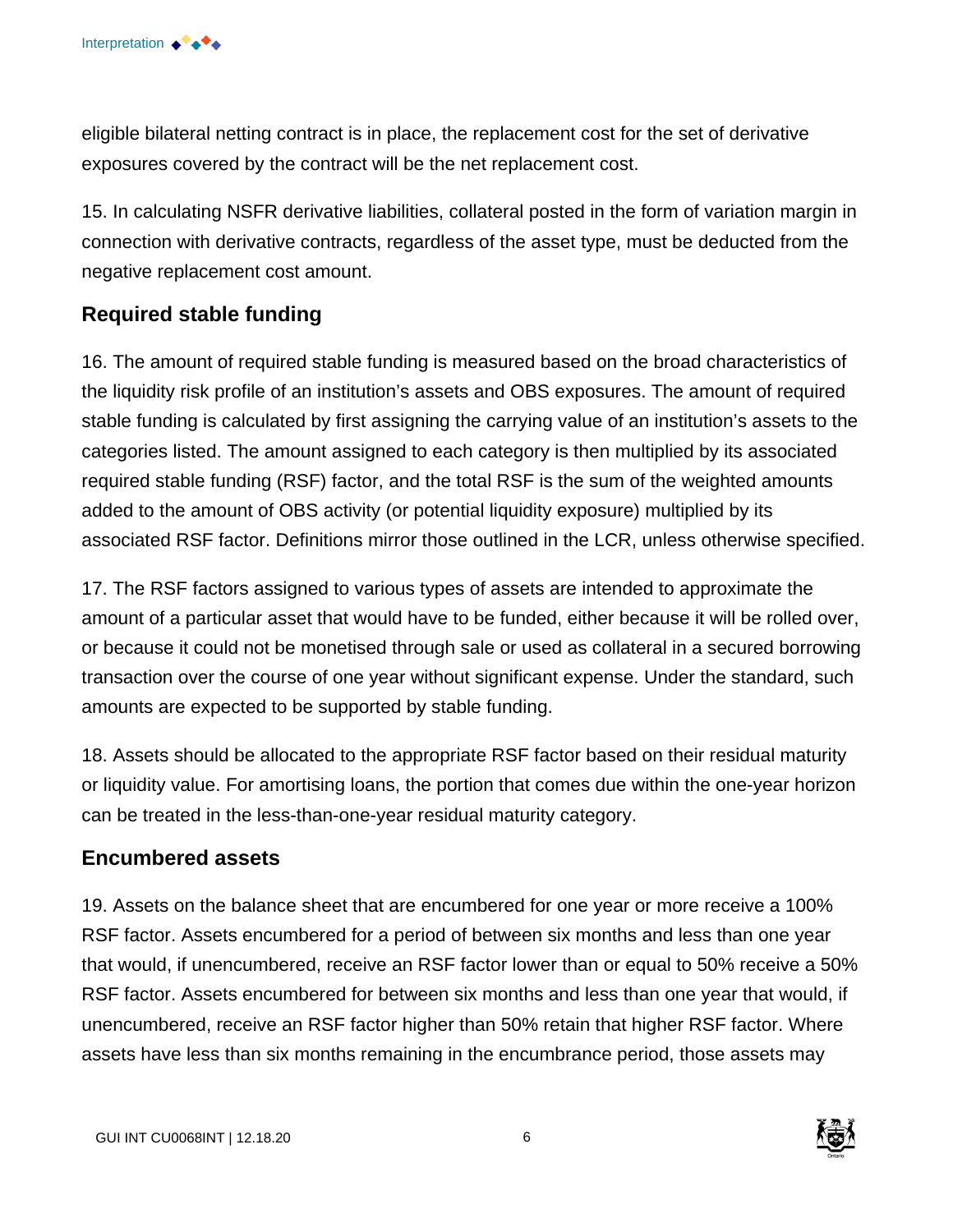

receive the same RSF factor as an equivalent asset that is unencumbered.

#### **Secured financing transactions**

20. For secured funding arrangements, use of balance sheet and accounting treatments should generally result in credit union's excluding, from their assets, securities which they have borrowed in securities financing transactions (such as reverse repos and collateral swaps) where they do not have beneficial ownership. In contrast, credit unions should include securities they have lent in securities financing transactions where they retain beneficial ownership.

21. Credit unions should also not include any securities they have received through collateral swaps if those securities do not appear on their balance sheets. Where credit unions have encumbered securities in repos or other securities financing transactions, but have retained beneficial ownership and those assets remain on the balance sheet, the credit union should allocate such securities to the appropriate RSF category.

#### **Calculation of derivative asset amounts**

22. Derivative assets are calculated first based on the replacement cost for derivative contracts (obtained by marking to market) where the contract has a positive value. When an eligible bilateral netting contract is in place the replacement cost for the set of derivative exposures covered by the contract will be the net replacement cost.

23. In calculating NSFR derivative assets, collateral received in connection with derivative contracts may not offset the positive replacement cost amount, regardless of whether or not netting is permitted under the bank's operative accounting or risk-based framework, unless it is received in the form of cash variation margin. Any remaining balance sheet liability associated with (a) variation margin received that does not meet the criteria above or (b) initial margin received may not offset derivative assets and should be assigned a 0% ASF factor.

#### **Assets assigned a 0% RSF factor**

24. Assets assigned a 0% RSF factor are unencumbered Level 1 HQLA as defined in the LCR (excluding assets receiving a 5% RSF as noted below):

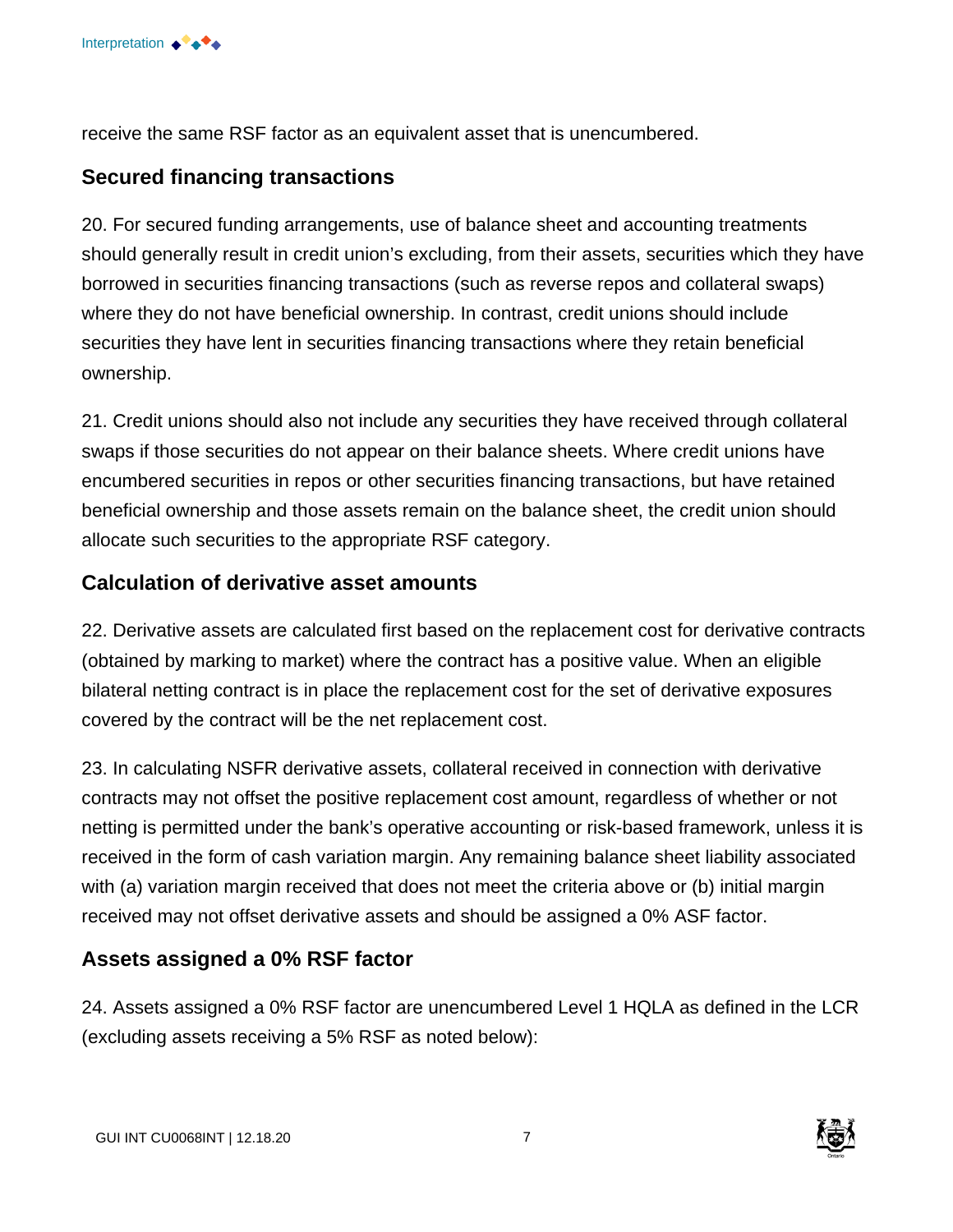

- a. cash on hand and immediately available to meet obligations;
- b. all claims on central banks with a 0% risk weight including marketable securities (e.g. NHA MBS) with residual maturities of less than six months.

#### **Assets assigned a 5% RSF factor**

25. Assets assigned a 5% RSF are unencumbered Level 1 HQLA noted in paragraph 24 (b) above with residual maturities of 6 months to 1 year.

#### **Assets assigned a 10% RSF factor**

26. Assets assigned a 10% RSF factor are unencumbered loans to financial institutions with residual maturities of less than six months, where the loan is secured against Level 1 assets as defined in the LCR and where the bank has the ability to freely rehypothecate the received collateral for the life of the loan.

#### **Assets assigned a 15% RSF factor**

27. Assets assigned a 15% RSF factor are:

a. unencumbered Level 2A HQLA assets as defined in the LCR including:

- marketable securities representing claims on or guaranteed by sovereigns, central banks, PSEs or multilateral development banks that are assigned a 20% risk weight under the Basel II standardised approach for credit risk; and
- corporate debt securities (including commercial paper) and covered bonds with a credit rating equal or equivalent to at least AA–;

b. all other unencumbered loans to financial institutions with residual maturities of less than six not included in 4.3.

#### **Assets assigned a 50% RSF factor**

- 28. Assets assigned a 50% RSF factor are:
- a. unencumbered Level 2B HQLA assets including:
	- residential mortgage-backed securities (RMBS) with a credit rating of at least AA;
	- corporate debt securities (including commercial paper) with a credit rating of between A+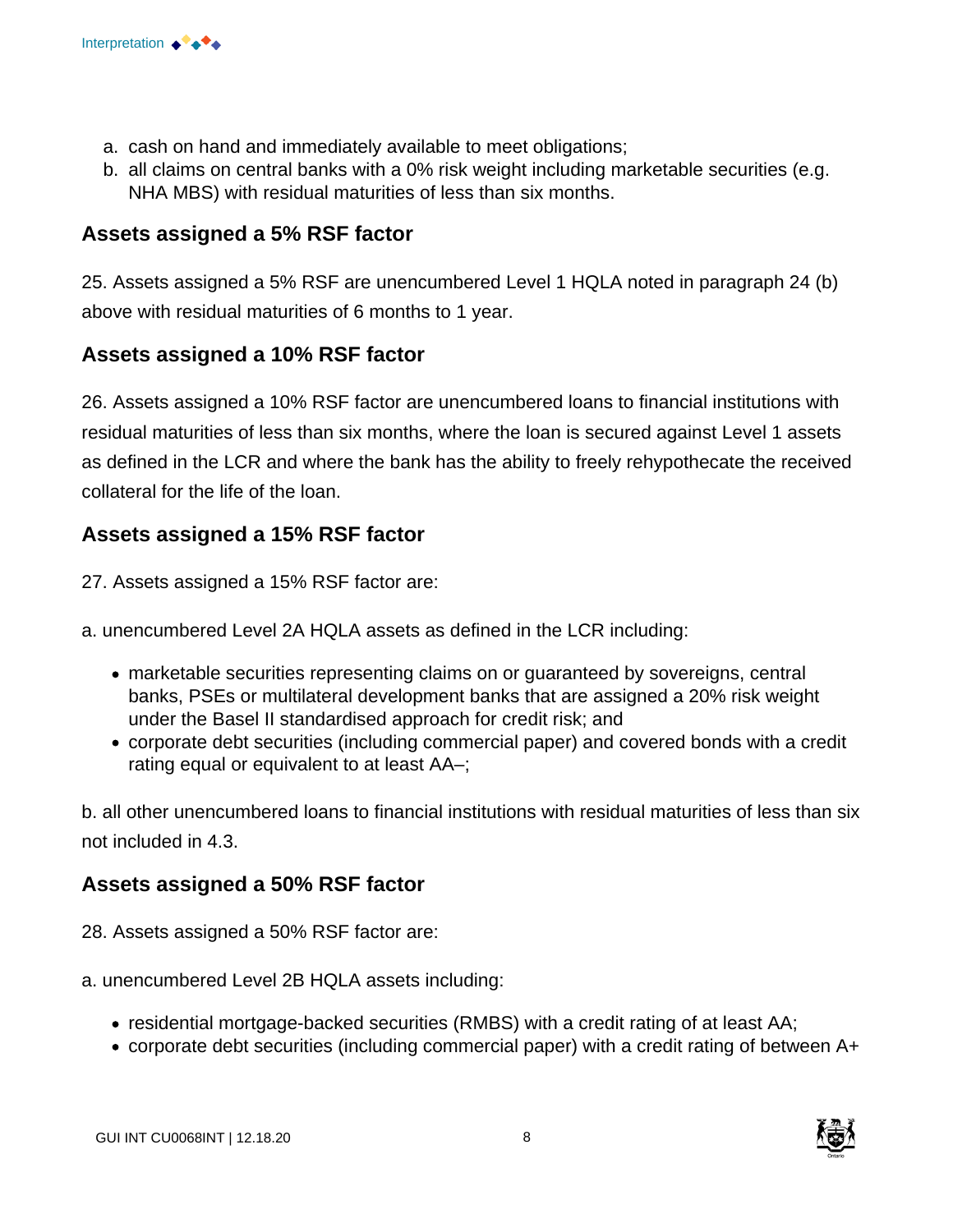

and BBB–; and

exchange-traded common equity shares not issued by financial institutions or their affiliates;

b. any HQLA as defined in the LCR that are encumbered for a period of between six months and less than one year;

c. all loans to financial institutions and central banks with residual maturities between six months and less than one year;

d. deposits held at other financial institutions for operational purposes, as outlined in LCR interpretation guidance; and

e. all other non-HQLA not included in the above categories that have a residual maturity of less than one year, including non-financial corporate loans and retail and small business (i.e. natural persons) loans.

#### **Assets assigned a 65% RSF factor**

29. Assets assigned a 65% RSF factor comprise:

- a. unencumbered residential mortgages with a residual maturity of one year or more that qualify for a 35% or lower risk weight under the Basel II; and
- b. other unencumbered loans not included in the above categories, excluding loans to financial institutions, with a residual maturity of one year or more that would qualify for a 35% or lower risk weight under the Basel II.

#### **Assets assigned an 85% RSF factor**

30. Assets assigned an 85% RSF factor comprise:

- a. other unencumbered performing loans that do not qualify for the 35% or lower risk weight under the Basel II and have residual maturities of one year or more, excluding loans to financial institutions;
- b. unencumbered securities with a remaining maturity of one year or more and exchangetraded equities, that are not in default and do not qualify as HQLA according to the LCR;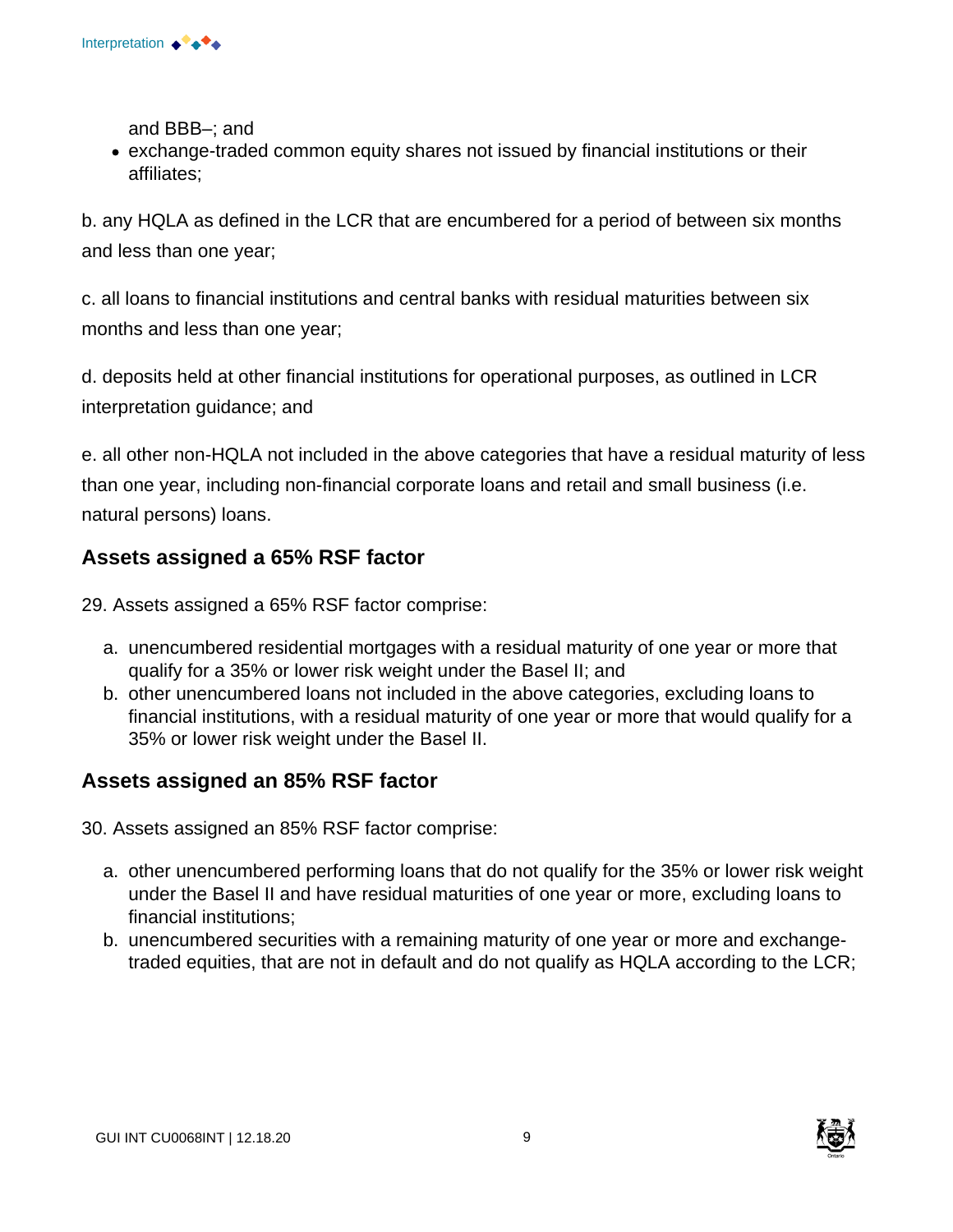#### **Assets assigned a 100% RSF factor**

- 31. Assets assigned a 100% RSF factor comprise:
	- a. all assets that are encumbered for a period of one year or more;
	- b. NSFR derivative assets;
	- c. all other assets not included in the above categories, including non-performing loans, loans to financial institutions with a residual maturity of one year or more, non-exchangetraded equities, fixed assets, and items deducted from regulatory capital.

Non-performing loans are loans that are greater than 90-days delinquent.

#### **Off-balance Sheet Assets assigned a 5% RSF factor**

32. Irrevocable and conditionally revocable credit facilities to any client are assigned a 5% RSF for the outstanding undrawn amount.

### **Effective date and future review**

This Interpretation Guidance became effective on January 1, 2021 and will be reviewed no later than January 1, 2024.

# **About this guidance**

This document is consistent with FSRA's Guidance Framework. As Interpretation Guidance, it describes FSRA's view of requirements under its legislative mandate (i.e. legislation, regulations and rules) so that non-compliance can lead to enforcement or supervisory action. Visit [FSRA's Guidance Framework](https://www.fsrao.ca/regulation/guidance/fsra-guidance-framework) to learn more.

# **Appendices and reference**

#### **Appendix 1: Summary ASF and RSF factors**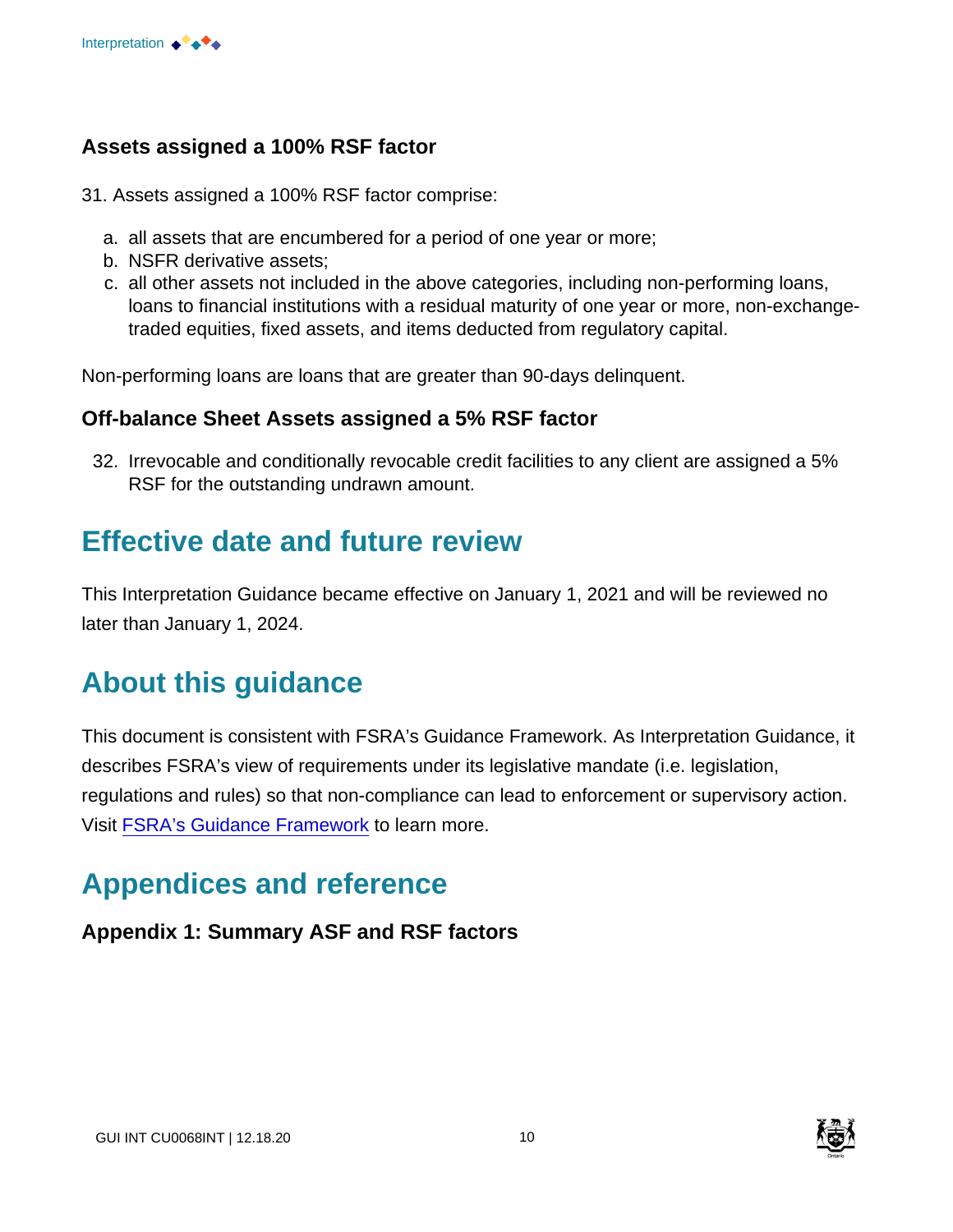

| <b>Liabilities</b>                                                                      | <b>Balance Sheet Items</b>          | <b>ASF</b> |
|-----------------------------------------------------------------------------------------|-------------------------------------|------------|
| <b>Capital and Liabilities with</b><br>residual maturity/callable<br>> 1 year           | <b>Regulatory Capital (Tier 1)</b>  | 100%       |
|                                                                                         | <b>Term Deposits</b>                | 100%       |
|                                                                                         | <b>NHA MBS</b>                      | 100%       |
|                                                                                         | Other borrowings and<br>liabilities | 100%       |
| <b>Retail and Small Business</b><br><b>Funding with residual</b><br>maturity $<$ 1 year |                                     | 90%        |
| <b>Wholesale Funding with</b><br>residual maturity/callable<br><1 year                  |                                     | 50%        |
| All other liabilities and<br>equity                                                     |                                     | 0%         |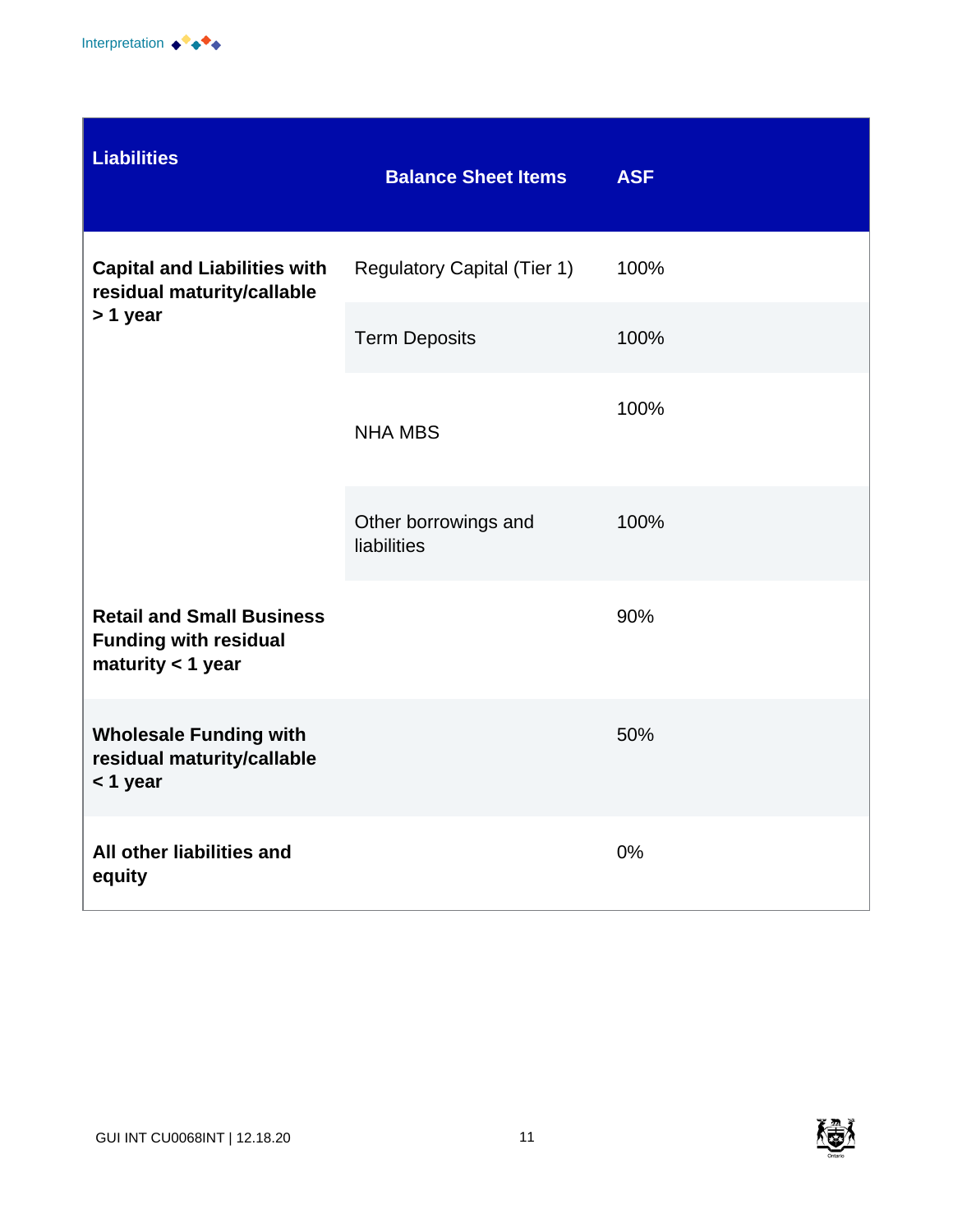

| <b>Assets</b>                                                                        | <b>Balance Sheet Items</b>                                                   | <b>RSF</b> |
|--------------------------------------------------------------------------------------|------------------------------------------------------------------------------|------------|
| <b>Level 1 HQLA</b>                                                                  | Cash on<br>Hand/Reserves/NHA MBS<br><6 months                                | 0%         |
|                                                                                      | $NHA/MBS < 6$ months                                                         | 5%         |
| <b>Level 2A HQLA</b>                                                                 | Marketable securities (20%<br>RW), Qualifying Corporate<br>debt              | 15%        |
| <b>Level 2B HQLA</b>                                                                 | Marketable securities/<br>Qualifying Corporate debt<br>and equity securities | 50%        |
| <b>Deposits</b>                                                                      | <b>Operational Deposits at FIs</b>                                           | 50%        |
| <b>Performing loans to FIs</b><br>with residual<br>maturity/callable $< 6$<br>months | Loan secured against Level<br>1 assets collateral can be<br>rehypothecated   | 10%        |
|                                                                                      | Other loans                                                                  | 15%        |
| <b>Performing loans with</b><br>residual maturity/callable<br>< 1 year               |                                                                              | 50%        |